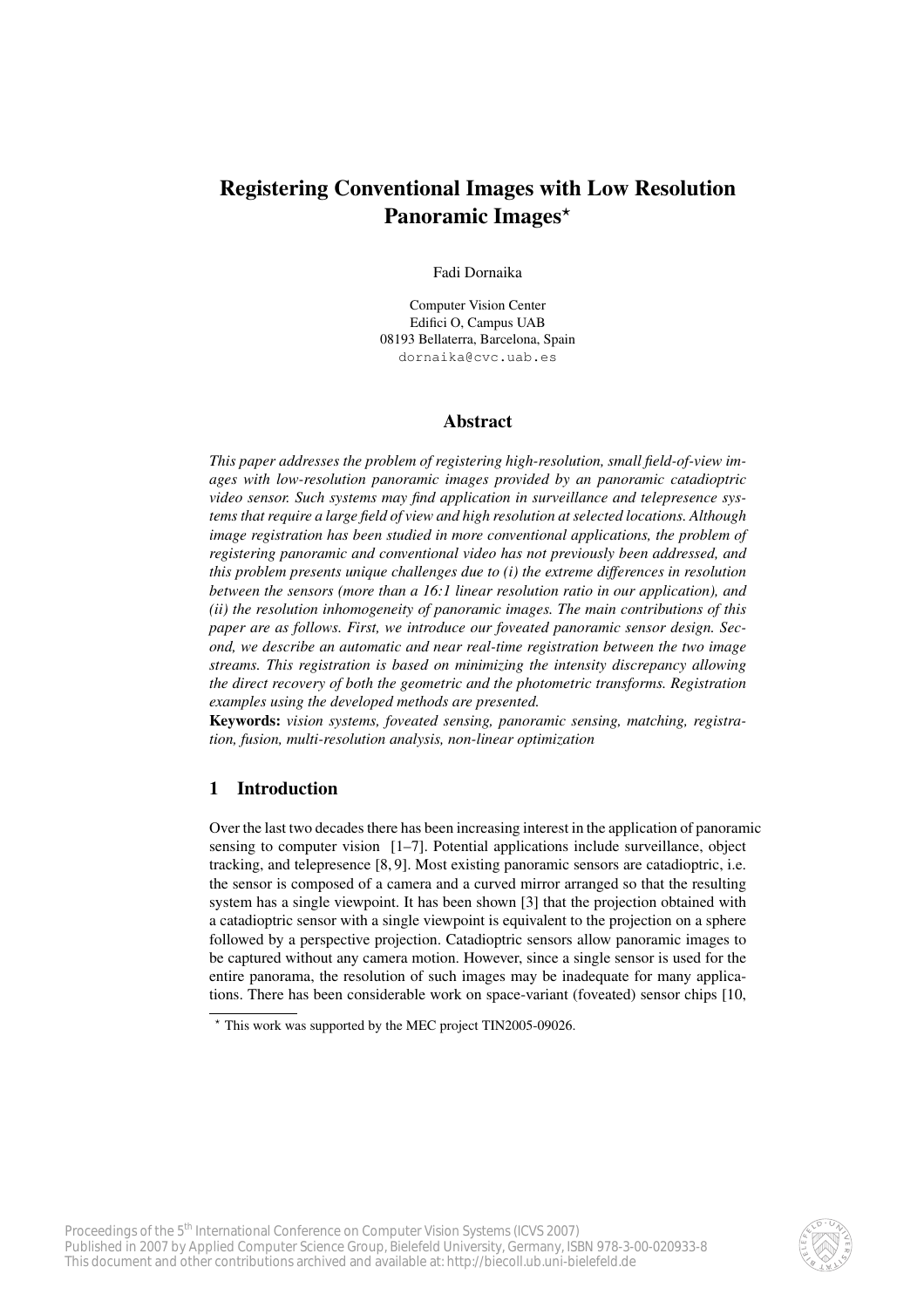11]. However, since the number of photoreceptive elements on these sensors is limited, they do not provide a resolution or field of view advantage over traditional chips. Moreover, it is not clear how such sensors could be used to achieve a panoramic field of view over which the fovea can be rapidly deployed. A more common solution to the FOV/resolution tradeoff is to compose mosaics from individual overlapping highresolution images that form a covering of the viewing sphere [12, 13]. These images can be obtained by a single camera that can rotate about its optical centre. Such a system is useful for recording high-resolution "still life" panoramas, but is of limited use for dynamic scenes, since the instantaneous field of view is typically small. An alternative is to compose the mosaic from images simultaneously recorded by multiple cameras with overlapping fields of view. The primary disadvantage of this approach is the multiplicity of hardware and independent data channels that must be integrated and maintained.

The human visual system has evolved a bipartite solution to the FOV/resolution tradeoff. The field of view of the human eye is roughly  $160\times175$  deg - nearly hemispheric. Central vision is served by roughly five million photoreceptive cones that provide high resolution, chromatic sensation over a five degree field of view, while roughly one hundred million rods provide relatively low-resolution achromatic vision over the remainder of the visual field [14]. The effective resolution is extended by fast gazeshifting mechanisms and a memory system that allows a form of integration over multiple fixations [15].

In this paper, we introduce our proposed attentive panoramic sensor conceptually based upon the human foveated visual system. More precisely, we propose a framework for automatically combining high-resolution images with low-resolution panoramas provided by a panoramic catadioptric sensor. Although image registration has been studied in more conventional applications, the problem of registering panoramic and conventional video has not previously been addressed, and this problem presents unique challenges due to (i) the extreme differences in resolution between the sensors (more than 16:1 linear resolution ratio in our application - see Fig. 2 for an example), (ii) the consequent reduction in the number of panoramic pixels within the foveal field-of-view that may be used for registration (less than 0.5% of the raw panoramic image), and (iii) the resolution inhomogeneity of panoramic images. The main contributions of the paper are as follows. First, we introduce our foveated panoramic sensor design, which consists of an panoramic video sensor and a high-resolution camera mounted on a pan/tilt platform. Second, we show how a coarse registration between the high-resolution images and the low-resolution panoramic images can be computed using a parametric template matching technique, using a discrete scale space that can accommodate the inhomogeneity of panoramic images. Third, we develop a fine registration technique for estimating the 2D projective transform between the high-resolution (foveal) image and the low-resolution panoramic images.

The organization of this paper is as follows. Section 2 briefly presents our foveated panoramic sensor and the registration problem on which the paper is focused. Section 3 describes how a coarse registration can be computed using parametric template matching. Section 4 presents a refinement method based upon minimizing intensity discrepancies. Section 5 reports experimental results obtained with our prototype foveated panoramic sensor.

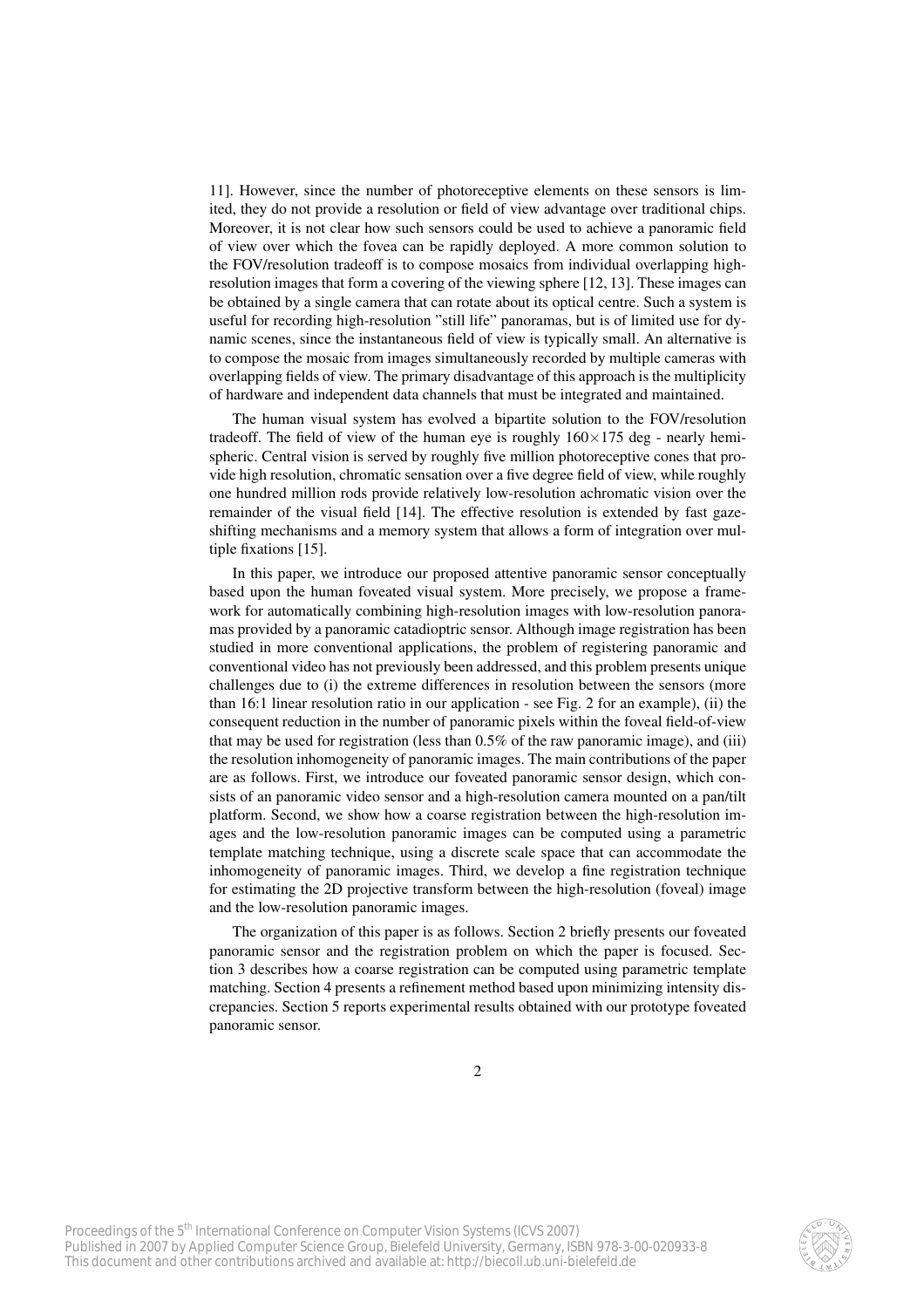2 Foveated panoramic sensor and problem statement



Fig. 1. (a) Foveated panoramic sensor. (b) Raw foveal image. (c) Raw panoramic image. (d) Warped panoramic image.

The prototype sensor is shown in Figure 1(a). The panoramic component is a parabolic catadioptric sensor [6]. The parabolic mirror stands roughly two metres from the ground, facing down, and thus images the panoramic field below the ceiling of the laboratory. The foveal component consists of a colour CCD camera with a 25mm focal length, mounted on a pan/tilt platform. As loaded, the platform travels at an average speed of roughly 60 deg/sec in both pan and tilt directions. The vertical axis of rotation coincides with that of the ominidirectional sensor axis. The optical centres of the sensors are separated by 22 cm in the vertical direction. The resolution of the foveal image is 640 $\times$ 480 (Figure 1(b)), the resolution of the raw panoramic image is 640 $\times$ 480 (Figure 1(c)), and the resolution of the warped panoramic image is  $1024 \times 256$  (Figure 1(d)). The field of view of the high resolution camera is  $14 \times 10$  degrees. The sensor is de-

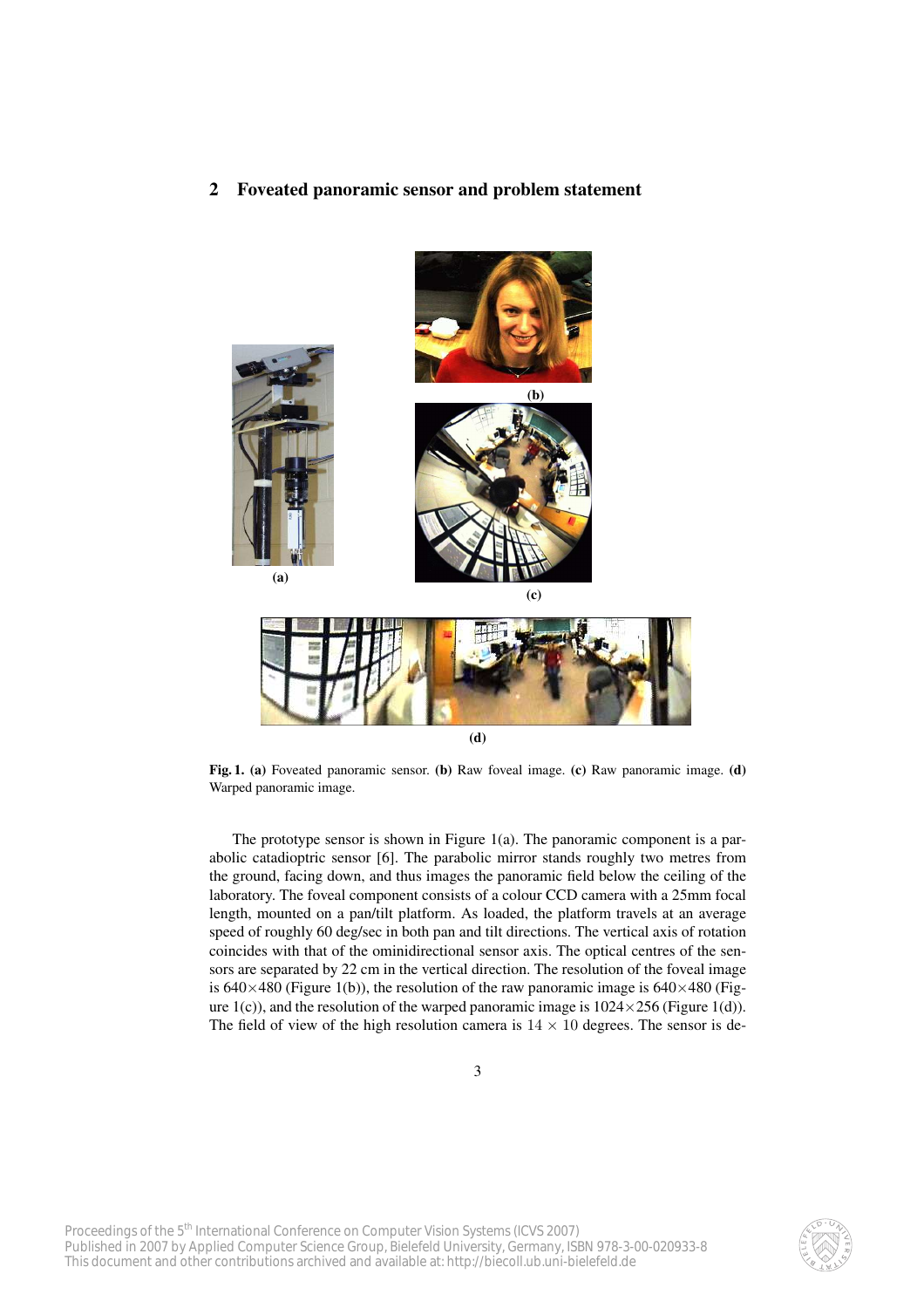

Fig. 2. The foveal image (left) and a (roughly) corresponding region in the panoramic image  $(right)$  of Fig. 1.(d).

signed to allow high-resolution video to be selectively sensed at visual events of interest detected in the low-resolution panoramic video stream. These two streams may then be fused and displayed to a remote human observer.

In this paper we address the problem of registering the high-resolution image with the panoramic one. This problem is made non-trivial by parallax due to the 22cm displacement between the optical centres of the two sensors. To solve this problem we will approximate the mapping between foveal and panoramic images by a 2D projective mapping, i.e. a homography, represented by a  $3\times 3$  matrix. This is equivalent to the assumption that within the field-of-view of the fovea, the scene is approximately planar. Solving for the parameters of the projective matrix thus amounts to defining the attitude of the local scene plane. In general, this plane may be different in each gaze direction, and thus for a given static scene one can assume that the mapping between foveal and panoramic coordinates is defined by a 2D (pan/tilt) map of 2D projective matrices.

One possible approach to this problem is to use a manual calibration procedure to estimate these homographies over a lattice of pan/tilt gaze directions, and then to interpolate over this table of homographies to estimate an appropriate homography given arbitrary pan/tilt coordinates. At each pan/tilt direction in the lattice, calibration amounts to the selection of at least four pairs of corresponding scene points in panoramic and foveal images, followed by a least-squares estimation of the matrix parameters.

The problem with this approach, as we shall see, is that it works well only for distant or static scenes. For close-range, dynamic scenes, these homographies are functions of time, and so cannot be pre-computed. Thus we require a mapping that is both a function of space (direction in the viewing sphere) and time. Several factors makes the automatic registration of foveal and panoramic video streams challenging (Figures 1 and 2): (1) In our application, the linear resolution difference between the foveal and panoramic images is as large as 16:1. (2) Only roughly 0.5% of the panorama (roughly  $50 \times 30$ pixels) is within the foveal field-of-view. (3) Unlike conventional images, the resolution of panoramic images (provided by catadioptric sensors) varies as a function of viewing direction [16].

We will address this challenging registration problem using a coarse-to-fine scheme. The registration process is split into two main stages. In the first stage, a coarse registration is computed using parametric template matching between the panoramic image and a multi-resolution representation of the foveal image. This provides an estimate

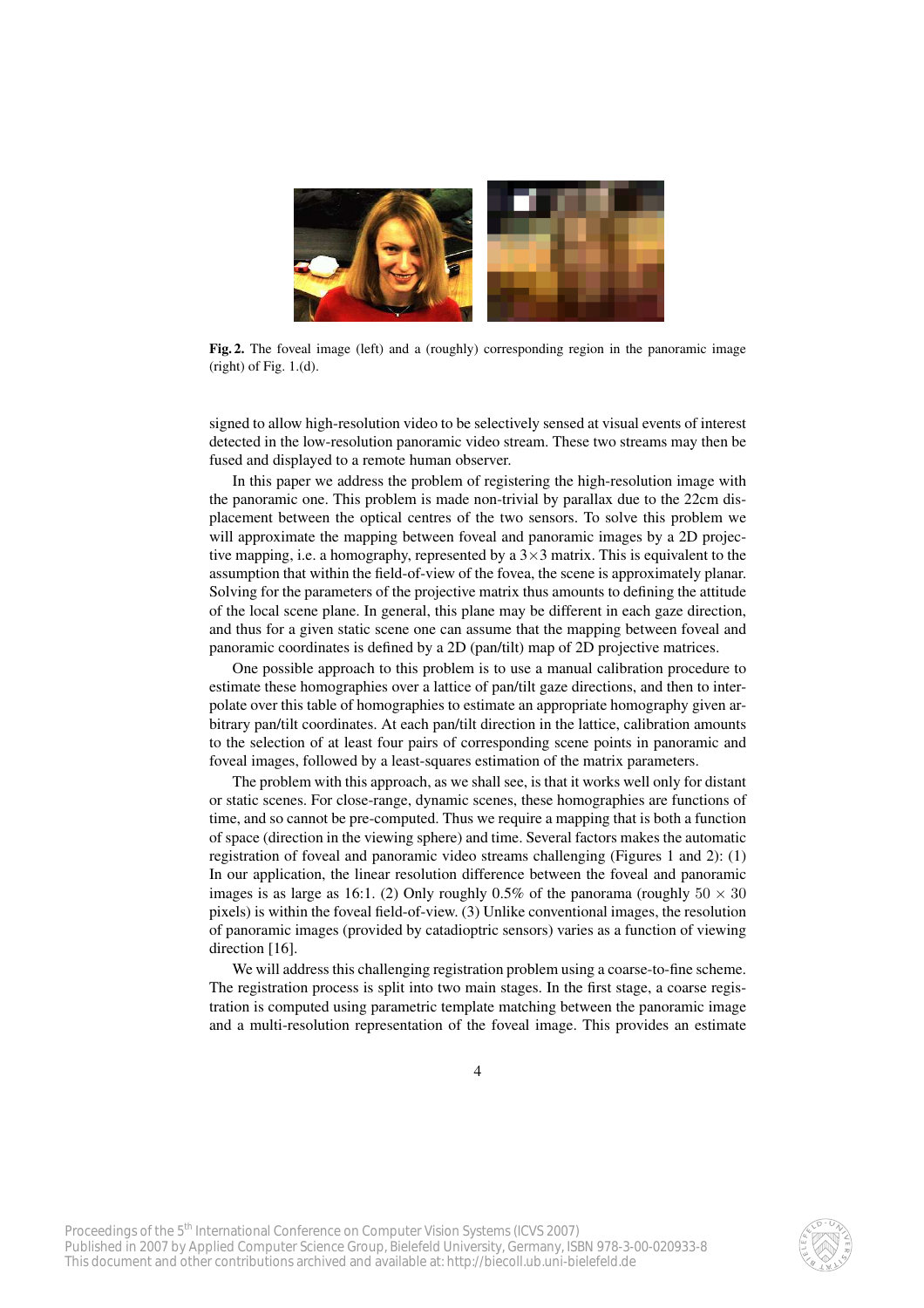of the translation and scale factors between the two images. In the second stage, this coarse registration is used to bootstrap a refinement process in which a full 2D projective mapping is computed. This method directly estimates geometric and photometric transforms between the images by minimizing intensity discrepancies.

## 3 Coarse registration

The goal of coarse registration is to find the overlap region in the panoramic image that roughly corresponds to the foveal image. The foveal and panoramic cameras are mounted so that the optical axis of the foveal camera and the *effective* optical axis corresponding to a local patch of the panoramic image are roughly parallel. Thus coarse registration can be achieved by estimating two scale factors<sup>1</sup> and a 2D translation vector, that is, the coarse overlap region is given by a rectangular sub-image. Once this coarse registration is estimated more elaborate methodologies can refine it to a full homography transform (Section 4). Due to the difference in their resolutions, it is difficult to match the foveal image with the panoramic image directly. Instead we employ a discrete Gaussian pyramid representation for the foveal image [17].

*Parametric template matching over vertical scale space* In our system, the scaling factors between foveal and panoramic images are roughly known. The horizontal scale factor is approximately 12:1 for the whole warped panorama, and we use this factor in computing the subsampled foveal representation. The vertical scale factor, however, varies from roughly 12:1 to 16:1 within the upper two thirds of the panorama, and so a single level of the pyramid will not suffice. We neglect the lower third of the panoramic field of view, since in our system it primarily images the desk on which it stands.

Our approach to this problem is to bracket the expected vertical scale with two pyramid levels, one at a scale lower than the expected scale, and the other at a scale higher than the expected scale. Translational mappings between foveal and panoramic images are computed for both scales using conventional template matching techniques, i.e., by maximizing the normalized correlation. Then, the optimal transform (i.e., the vertical scale and the 2D translation) is estimated parametrically from these. Given two computed levels of the foveal pyramid bracketing the true vertical scale factor, we use a parametric template matching method [18] to estimate the true vertical scale factor relating the foveal and panoramic images given the best translational mapping associated with each reference scale. The 2D translation can be computed using the following. Once the vertical scale is estimated, a scaled, low-resolution foveal image is computed from the original high-resolution foveal image, using the estimated vertical scale factor and a scale factor of  $1/12$  in the horizontal direction. We then estimate the translational parameters of the coarse registration using normalized cross-correlation of this rescaled foveal image with the panorama.

Figure 3 shows the final coarse registration of the foveal and panoramic images. The translation and scaling transform computed in our coarse registration stage can be used to initialize an estimation of the full local homography relating foveal and panoramic coordinates.



 $<sup>1</sup>$  The aspect ratio is not invariant due to the variation in panoramic resolution with elevation.</sup>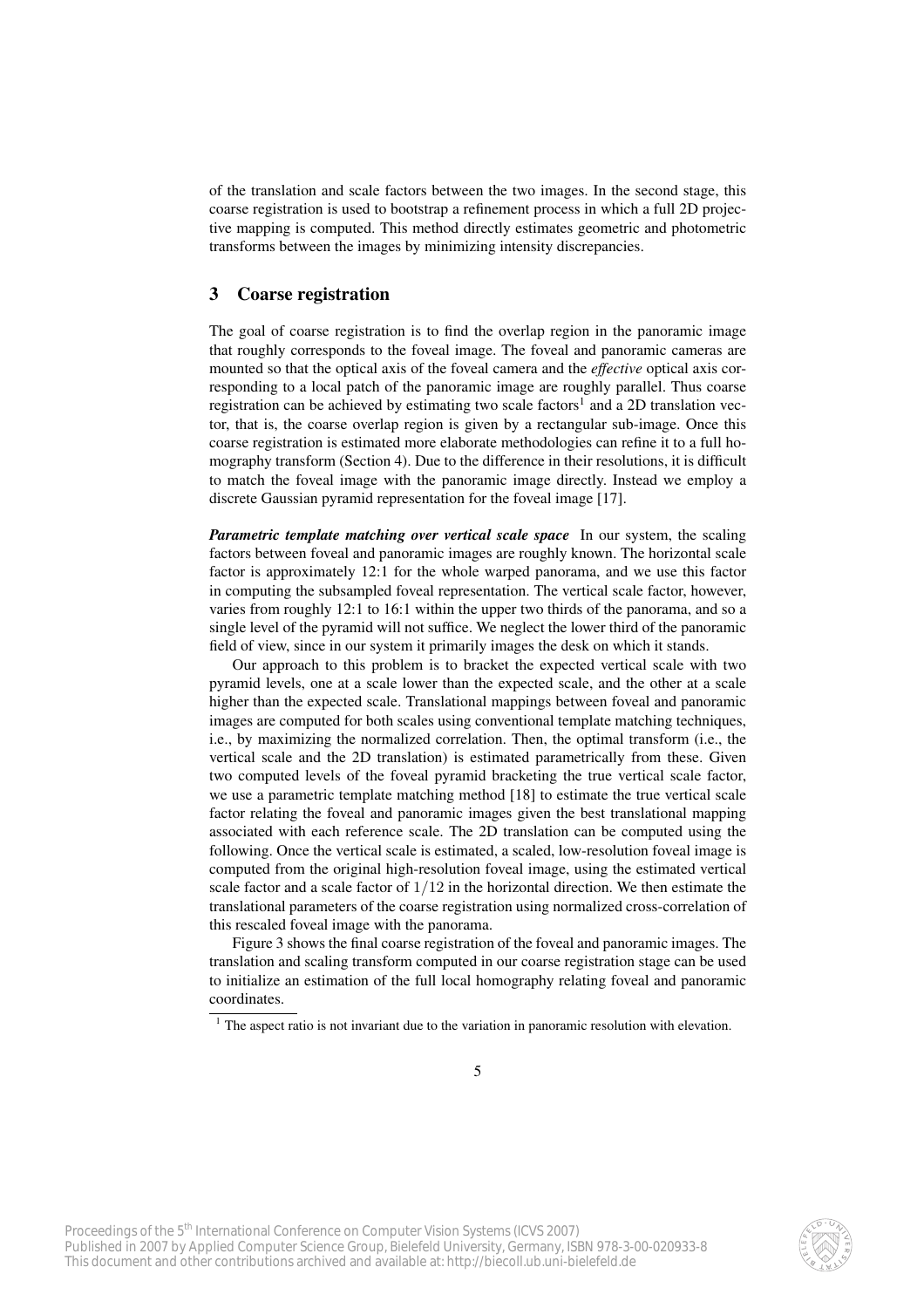

Fig. 3. Coarse registration using parametric template matching based upon two low-resolution representations of the foveal image. (a) Original foveal image. (b) Panoramic image showing coarse registration of foveal parametric template.

## 4 Fine registration

In this section we describe how the mapping parameters can be directly estimated from the images without any feature extraction. Our approach involves the direct estimation of mapping parameters by minimization of the discrepancy between the intensity of the two images. Featureless techniques have been applied to the construction of image mosaics in a coarse-to-fine scheme where the 2D transform is iteratively estimated from the coarsest level to the finest level of two pyramids [19]. In this case, the full resolution images as well as the images associated with the two pyramid levels (the low resolution ones) have similar resolution. However, the application of this approach to images of grossly different resolutions has, to our knowledge, not been studied.

We proceed as follows. We denote by  $I_f(p)$  the intensity of the foveal pixel  $p =$  $(u, v, 1)^T$  and by  $I_p(p')$  the intensity of its match  $p' = (u', v', 1)^T$  in the panoramic image. The image  $\hat{\mathbf{I}}_f$  may be of any resolution including the original (full) resolution.

Foveal and panoramic pixels are assumed to be related by a homography  $p' \cong H p$ , where  $\mathbf{H} \equiv h_{ij}$  is a 3×3 matrix such that:

$$
u' = \frac{h_{11}u + h_{12}v + h_{13}}{h_{31}u + h_{32}v + h_{33}}
$$
 (1)

$$
v' = \frac{h_{21} u + h_{22} v + h_{23}}{h_{31} u + h_{32} v + h_{33}}
$$
 (2)

Without loss of generality, we set  $h_{33}$  to 1 since the homography **H** is defined up to a scale factor.

Since these two pixels project from the same scene point, we will assume that their intensities can be related by an affine mapping [20, 21]:

$$
\mathbf{I}_p(\mathbf{H}\,\mathbf{p}) = \alpha \,\mathbf{I}_f(\mathbf{p}) + \beta
$$

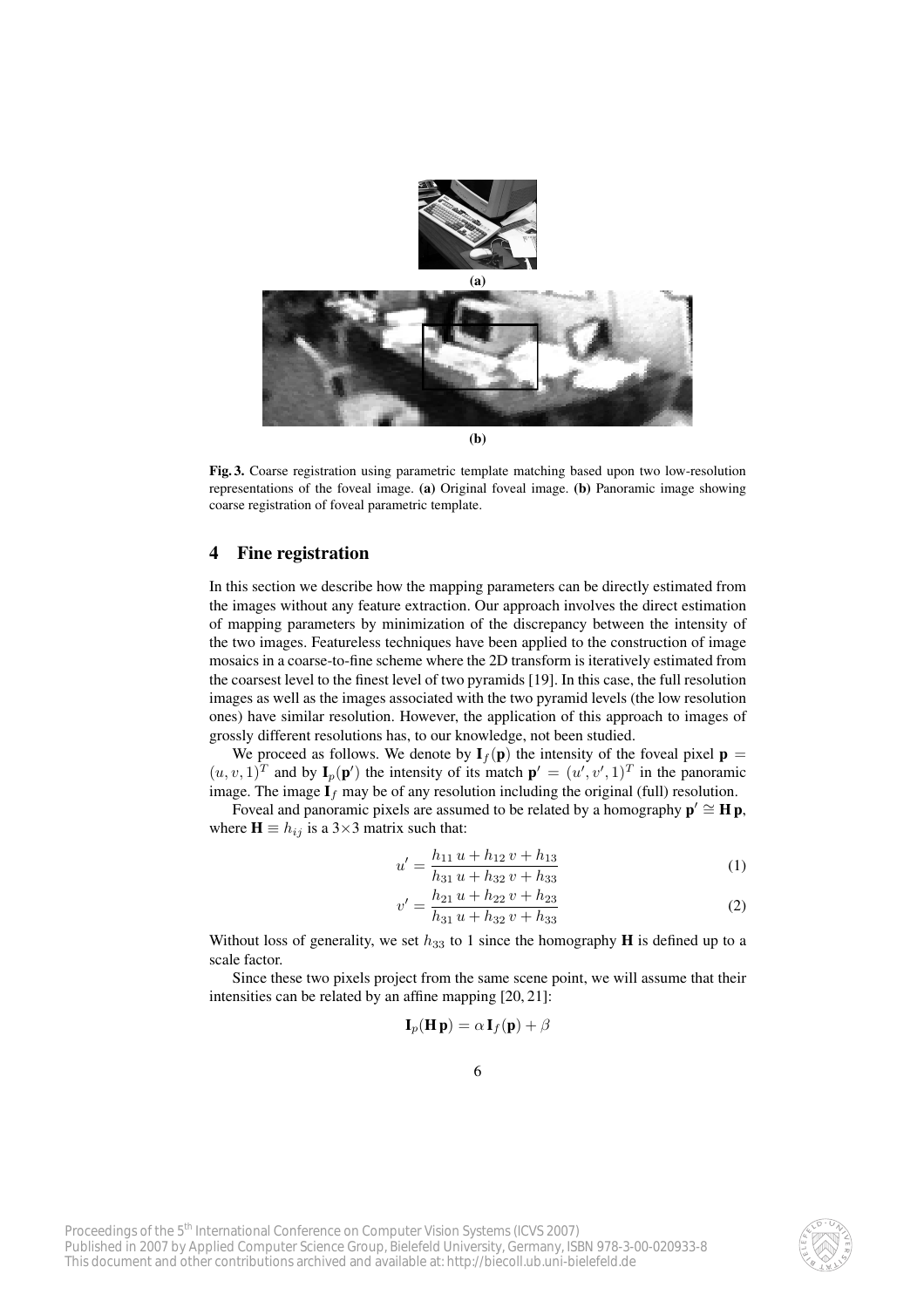where  $\alpha$  is the contrast gain and  $\beta$  is the brightness shift. These parameters cannot necessarily be precomputed, since the sensors may have dynamic gain control.

We thus seek the photometric and geometric parameters of the transformation that minimize  $\overline{\phantom{a}}$ 

$$
f(\mathbf{H}, \alpha, \beta) = \sum_{\mathbf{p}} \nu(\mathbf{p})^2 = \sum_{\mathbf{p}} (\mathbf{I}_p(\mathbf{H}\mathbf{p}) - \alpha \mathbf{I}_f(\mathbf{p}) - \beta)^2
$$
 (3)

There are ten unknowns (two photometric parameters,  $\alpha$  and  $\beta$ , and the eight entries of the homography matrix), and N non-linear constraints where  $N$  is the number of pixels of the foveal image  $I_f$ . We use the Levenberg-Marquardt technique [22, 23] to solve this problem. For each foveal pixel, the first derivatives of its contribution to the error function (3) with respect to the ten unknowns have the following form:

$$
\frac{\partial \nu}{\partial h_{ij}} = \left(\frac{\partial \mathbf{I}_p}{\partial u'}\frac{\partial u'}{\partial h_{ij}} + \frac{\partial \mathbf{I}_p}{\partial v'}\frac{\partial v'}{\partial h_{ij}}\right) i, j = 1, 2, 3
$$
  

$$
\frac{\partial \nu}{\partial \alpha} = -\mathbf{I}_f(u, v)
$$
  

$$
\frac{\partial \nu}{\partial \beta} = -1
$$

where  $(\frac{\partial \mathbf{I}_p}{\partial u'}, \frac{\partial \mathbf{I}_p}{\partial v'})^T$  is the spatial gradient vector associated with the panoramic image, and the derivatives,  $\frac{\partial u'}{\partial h_{ij}}$  and  $\frac{\partial v'}{\partial h_{ij}}$ , are easily derived from equations (1) and (2). The Levenberg-Marquardt technique uses these derivatives to iteratively update the transform parameters to minimize the error function.

Due to the complexity of our objective function, it is difficult to obtain a good solution without a good initialization. To increase the reliability of the approach, we estimate the transform in two stages of increasing complexity: first affine (6 parameters) and then projective (8 parameters). For the affine stage, we use as an initial guess the translation and scaling parameters estimated by coarse registration (Section 3). For the projective stage, we use the results of the affine stage as an initial guess. The nondiagonal elements of the initial guess for the affine transform are set to zero. The initial guess for the homography elements  $h_{31}$  and  $h_{32}$  are set to zero.

### 5 Experimental results and method comparisons

The featureless registration method described in Section 4 was evaluated over a large number of foveal/panoramic image pairs. Figure 4 shows registration results at three stages of the computation:  $((a)$  coarse registration,  $(b)$  affine,  $(c)$  projective). Each stage of computation substantially improves the registration.

In our experiments, the 2D projective transform typically provides the best registration. However, we find that for low-contrast foveal images the affine transformation may prove superior. Figure 5 shows such a case. To address such cases, we have developed a post-hoc evaluation technique in which the normalized cross-correlation of both affine and projective transformations of the fovea with the panorama are computed, and the transformation with the largest cross-correlation is selected. In Figure 5, this criterion selects the affine transformation (cross-correlation of 0.77) over the projective (0.57).

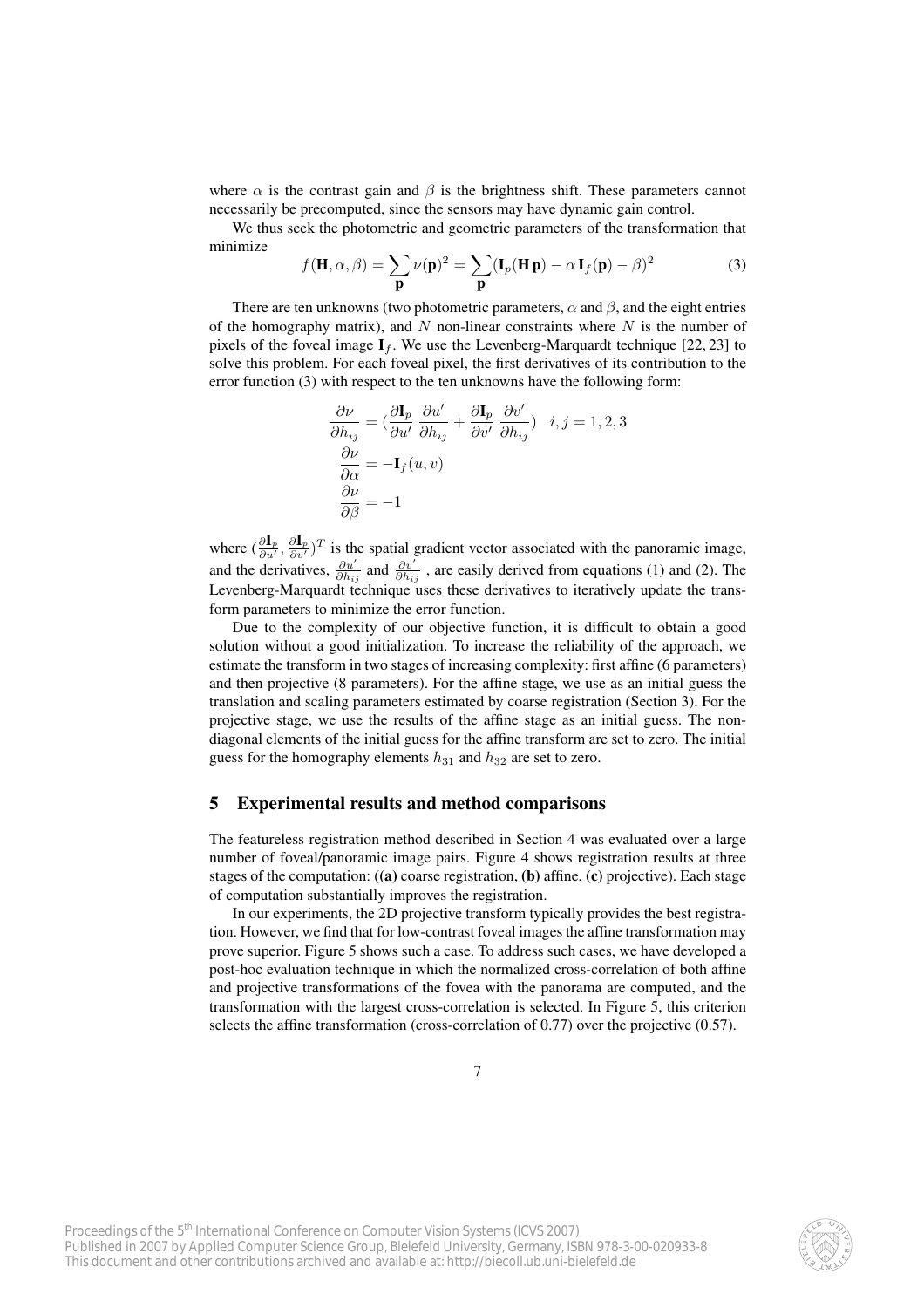Figure 6 demonstrates the benefit of integrating a photometric transform (the parameters  $\alpha$  and  $\beta$ ) within the optimization process. Objective confirmation of this observation may be obtained by computing the normalized cross-correlations associated with the two transformations. The normalized cross-correlation is greater for the transformation employing both geometric and photometric parameters (0.94) (See Fig. 6(b)) than for the purely geometric transformation (0.90) (See Fig. 6(a)). The average CPU time required for registering the foveal with the panoramic one was about 0.1 seconds including two consecutive non-linear minimizations (affine and projective).

Figure 7 shows registration results for three different registration methods: (a) bilinear interpolation of four pre-computed homographies; (b) a RANSAC based featurematching method and (c) our featureless method. While both dynamic registration methods improve upon the static calibration, it is clear that the featureless method provides a superior match.

## 6 Discussion

We have shown that consistent and efficient registration between high-resolution foveal images and low-resolution panoramas provided by a panoramic video sensor can be achieved. Although image registration has been studied in more conventional applications, the challenging problem of registering panoramic and conventional video has not previously been addressed. The challenges associated with the extreme resolution differences, the small field-of-view of the foveal image, and the resolution heterogeneity of the panoramic panorama were overcome using a coarse-to-fine scheme. These results may be useful for applications in visual surveillance and telepresence demanding both large field-of-view and high resolution at selected points of interest. Moreover, the developed registration methods are of general applicability in many fields like remote sensing and video compression. Future work may investigate the enhancement of the featureless registration method by combining an exhaustive and guided search with the gradient descent method.



Fig. 4. Progressive featureless registration: (a) The coarse registration stage (2 scales and a 2D translation), (b) affine transform, and (c) 2D projective transform. Each stage of the computation substantially improves the registration (see the top-right of the fovea).

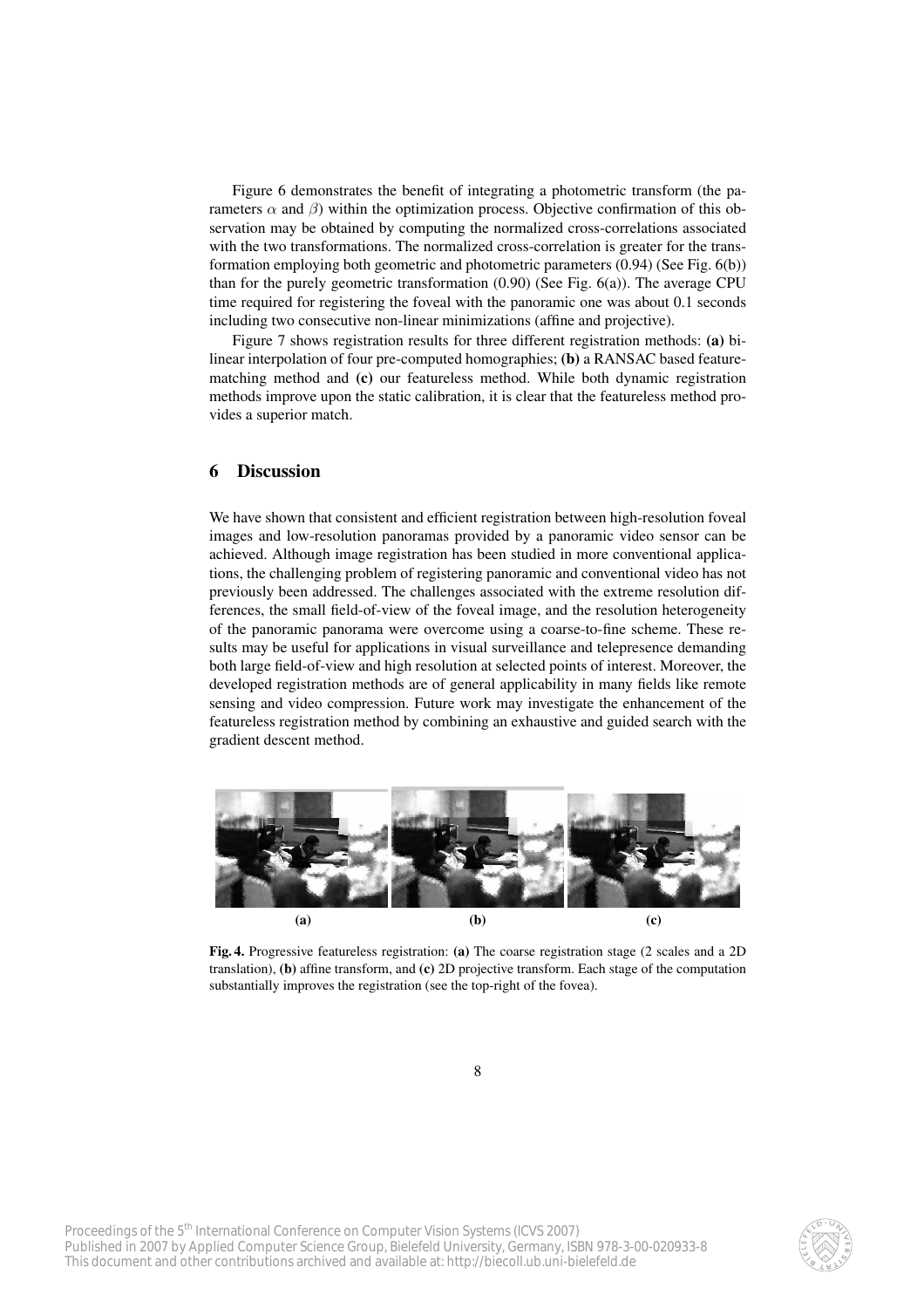

Fig. 5. Progressive featureless registration for a low-contrast foveal image: (a) The coarse registration stage (2 scales and a 2D translation), (b) affine transform, and (c) 2D projective transform.



Fig. 6. Featureless registration results. (a) Optimization with a purely geometric transform. Note the misregistration of the computer screen and the mouse pad. (b) Optimization with a combined geometric and photometric transform.



Fig. 7. Registration results using three different methods. (a) Bilinear interpolation of four precomputed homographies. (b) Feature-matching and robust estimation using RANSAC. (c) Featureless method.